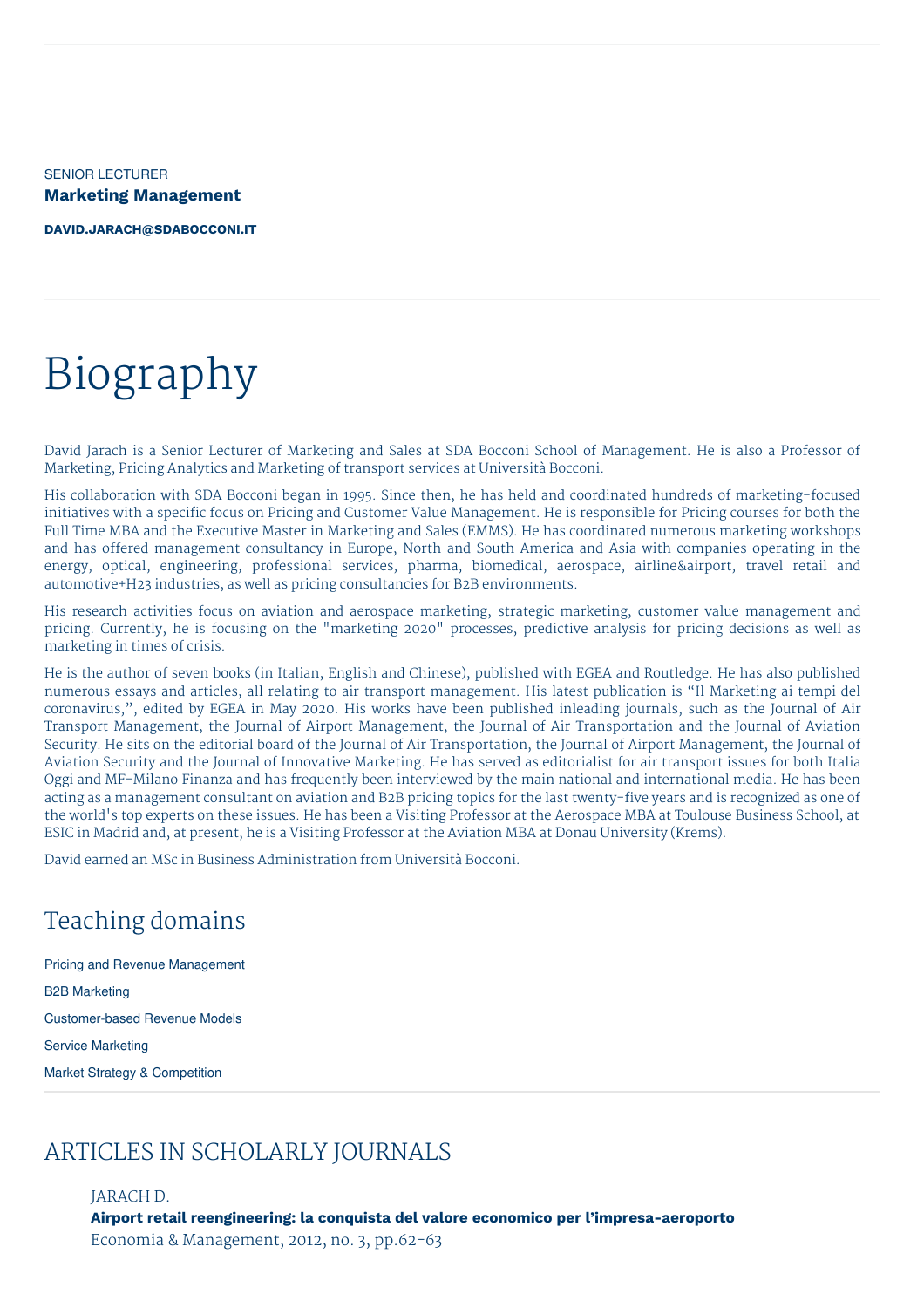#### JARACH D., ZERBINI F., MINIERO G.

**When legacy carriers converge with low-cost carriers: Exploring the fusion of European airline business models through a case-based analysis**

Journal of Air Transport Management, 2009, vol.15, no. 6, pp.287-293

#### JARACH D.

**How to survive the competition in an increasingly hostile environment: the case of airports** Journal of Airport Management, 2007, vol.1, no. 2, pp.125-127

#### JARACH D.

**Aviation-Related Airport Marketing In An Overlapping Metropolitan Catchment Area: The Case Of Milan'S Three Airports**

Journal of Air Transportation, 2005, vol.10, no. 2, pp.96

#### JARACH D.

**Future scenarios for the European airline industry** Journal of Air Transportation, 2004, vol.9

#### JARACH D.

**The digitalisation of market relationships in the airline business: the impact and prospects of e-business** Journal of Air Transport Management, 2002, vol.8, no. 2, pp.115-120

#### JARACH D.

**The evolution of airport management practices: towards a multi-point, multi-service, marketing-driven firm**

Journal of Air Transport Management, 2001, vol.7, no. 2, pp.119-125

#### JARACH D.

**Strategie e condotte gestionali nel settore aeroportuale: verso l'adozione di un profilo merket-oriented e lo sviluppo dell'aeroporto commerciale**

Commercio, 1999, vol.66

#### JARACH D.

**La reingegnerizzazione dell'offerta logistica: la logica dei network hub & spokes** Commercio, 1998, vol.64

VALDANI E., JARACH D. **La deregulation del trasporto aereo in Europa: il caso Italia**

Economia & Management, 1996, no. 5, pp.19-33

## RESEARCH MONOGRAPHS

JARACH D., REINA D. **Il Marketing ai tempi del Coronavirus: Istruzioni per l'uso** Egea, Milano, Italy, 2020

JARACH D., REINA D. **Marketing 2020** Egea, Milano, Italy, 2017

JARACH D. **L' Impresa Aeroporto - Il marketing come leva competitiva** Egea, Italy, 2012

JARACH D. **Airport Marketing (Chinese Edition)** Civil Aviation Authority of China, China (PRC), 2008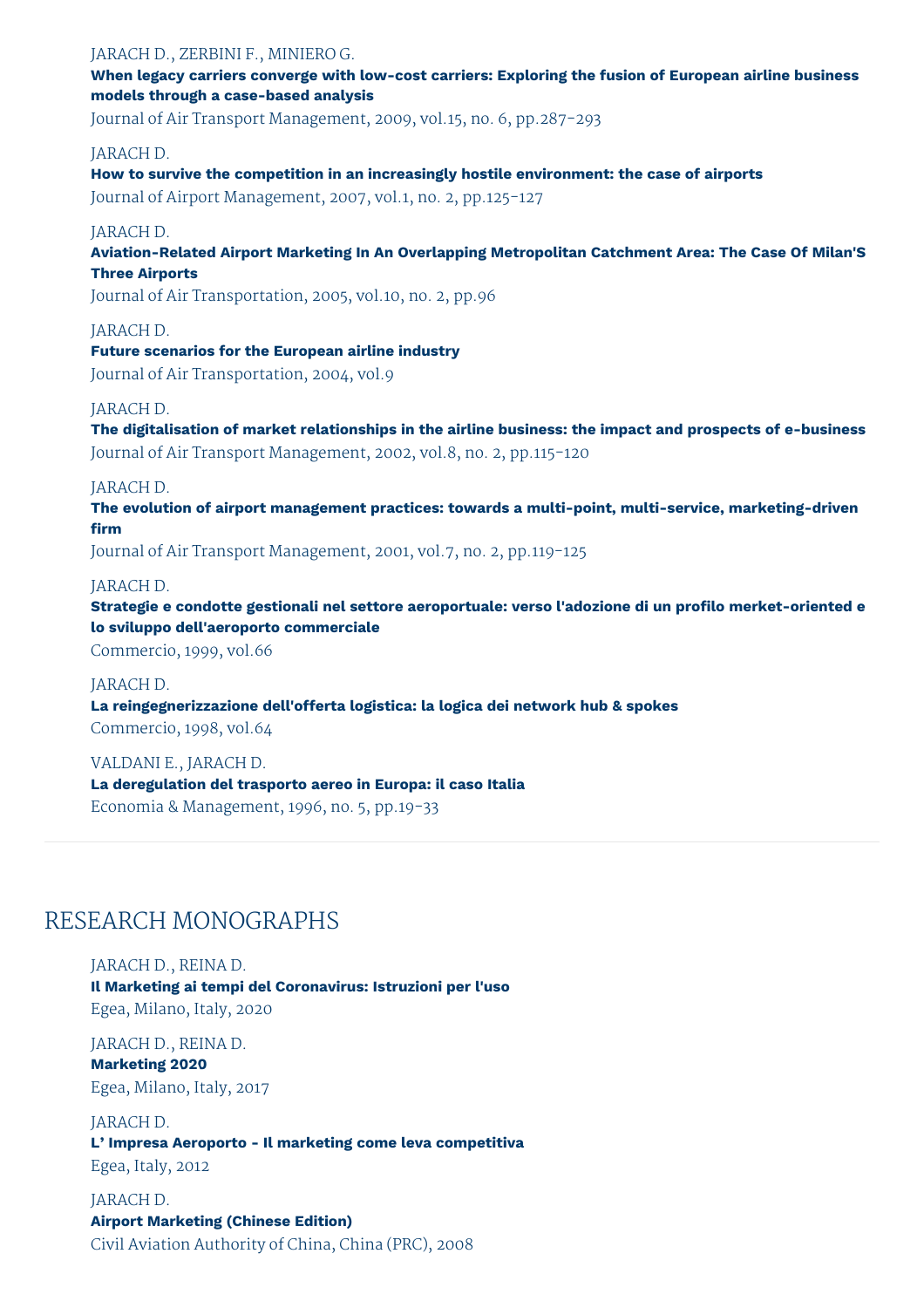#### JARACH D. **Airport marketing** Ashgate Publishing, Great Britain, 2005

#### JARACH D.

#### **Marketing aeroportuale. Gestire l'impresa-aeroporto nel nuovo millennio**

Egea, Milano, Italy, 2002

#### VALDANI E., JARACH D.

#### **Compagnie aeree & deregulation. Strategie di marketing nei cieli senza frontiere** Egea, Milano, Italy, 1997

# CONTRIBUTION TO CHAPTERS, BOOKS OR RESEARCH MONOGRAPHS

#### JARACH D.

**Nuove tendenze del marketing** in *Marketing @ Bocconi. Progettare e trasferire valore al cliente* E. Valdani(Ed), Egea, 2016

#### JARACH D.

**Politiche di mercato e strategie di frontiera: traiettorie di sviluppo del settore delle aerolinee** in *Prodotto, consumatore e politiche di mercato quarant'anni dopo. Scritti in onore di Stefano podestà* S. Borghini, A. Carù, F. Golfetto, S. Pace, D. Rinallo, L. Visconti, F. Zerbini(Ed), Egea, pp.445-450, 2012

#### CIRRINCIONE A., JARACH D.

Intuire i trend dei mercati di oggi e di domani in M@rketing Management: Progettare E Generare Valore Per II *Cliente*

E. Valdani (Eds),Egea, 2011

JARACH D. **Price management** in *Marketing Management* E. Valdani(Ed), Egea, pp.433-460, 2011

#### JARACH D.

**The airport retailing business and the impact of updated security measures: the European perspective** in *Aviation Security Management*

Andrew R. Thomas(Ed), Praeger Publishers, chap. 6, 2008

#### JARACH D.

Il sistema logistico di Rotterdam: un modello di riferimento in Sistemi di logistica integrata: hub territoriali e *logistica internazionale* Ottimo E., Vona R.(Ed), Egea, pp.242-272, 2001

### JARACH D.

**Le logiche dell'e-business nel settore del trasporto aereo** in *E-business* C. Dematté(Ed), Etas Libri, 2001

#### JARACH D.

Il caso di Rotterdam in Strategie di marketing del territorio. Generare valore per le imprese e i territori nell'economia *della conoscenza* E. Valdani, F.Ancarani(Ed), Egea, 2000

#### JARACH D.

Il piano di marketing esterno in Strategie di marketing del territorio. Generare valore per le imprese e i territori *nell'economia della conoscenza* E. Valdani, F. Ancaranni(Ed), Egea, 2000

#### JARACH D.

**Le infrastrutture aeroportuali come fattore di attrazione territoriale** in *Strategie di marketing del territorio.*